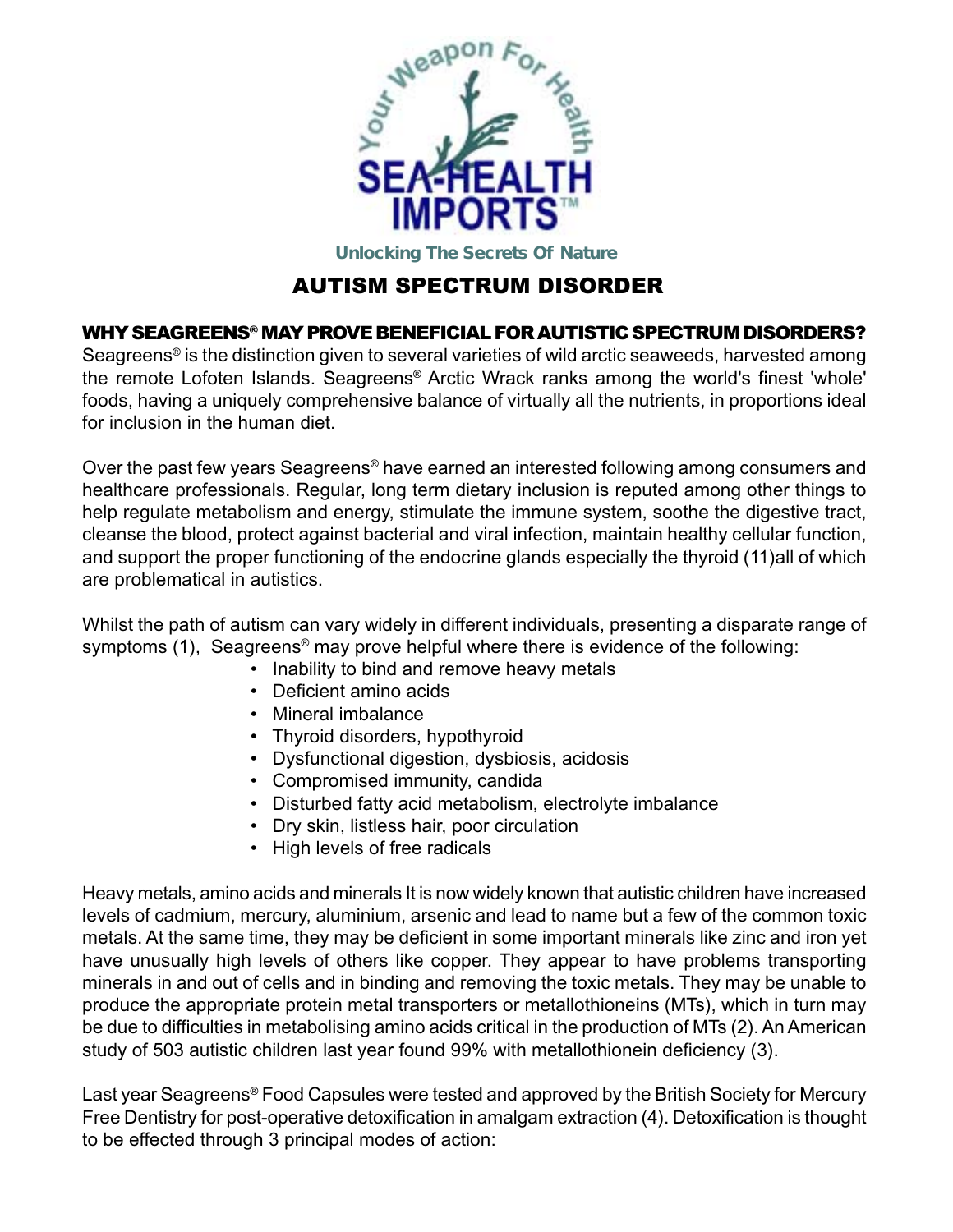1 Binding and removal of toxic metals and radiation including barium, cadmium, cobalt, lead, mercury and strontium by special 'seaweed' polysaccharides, amino acids and minerals (5, 6, 7, 8);

2 Cleansing of the digestive tract, blood, lymph, and kidneys by the polysaccharides, several pigments including chlorophyll, and the seaweed's antioxidant vitamins and minerals (9);

 3 Improved metabolism of carbohydrates, proteins and fats by the special polysaccharides and naturally chelated minerals, trace elements and compounds; improved acid-alkaline balance (10).

 Whilst Seagreens® themselves contain all the naturally occurring minerals and trace elements, including traces of the heavy metals, there is nevertheless a net extraction of these elements from the body through a variety of mechanisms. The tiny amount of arsenic in Seagreens®, for example, (0.0116mg) is in a form not absorbed by the body. Strontium is not the radioactive kind, but the same as is found naturally with calcium in milk. A marine biologist, Sonia Surey-Gent explains: "It may seem strange to be singing the praises of seaweed as a valuable source of minerals, then saying how it can be used to remove metals from the body. This is the paradox of a natural system, working both ways at the same time, removing imbalances, restoring things to the way they should be. Something that no modern wonder drug has ever managed to achieve" (13).

In addition to the metal binding properties of the polysaccharides, Seagreens® also provide a balance of all the amino acids necessary for the production of the metal transporting metallothionines, including cysteine. In the case of the ubiquitous MT hæmoglobin, cysteine accounts for as much as 30% of its structure (2). Cysteine and methionine have additional importance as sulphur-containing amino acids. The body produces most of its requirement for sulphate itself, since relatively little is available from food. Methionine with tyrosine also produces the important neurotransmitters serotonin and norepineprine.

Children with ASDs show impaired sulphation which means not only that they are deficient in this 'major' mineral, but that they cannot effectively detoxify many naturally-occurring phenolic compounds or phenol-containing pharmaceuticals in the liver and intestine - for example catecholamine neurotransmitters, steroids including oestrogens and progesterone, bile acids, and many phenolic drugs (14).

# THYROID DISORDERS AND HYPOTHYROID

Thyroid disorders, and particularly (underactive) hypo-thyroid have been found in many children with ASDs. Dr Kellman of the Centre for Progressive Medicine in New York has said that in his experience 90% of medical problems of both mother and child result from a lack of proper testing of the thyroid. "Once damage to the thyroid takes place it affects all the other organs - starting with digestion and absorption. Toxins start accumulating in the system. You can have an array of symptoms: heart disease and its complications, high homocysteine levels, poor circulation, weight gain/loss, no appetite or bingeing, bloating, fluid retention, skin problems, aching joints, low blood pressure, high cholesterol, low libido, hair loss, and sensitivity to cold" (1).

So long as it is capable of functioning, the thyroid can be regulated with the necessary nutrients including the mineral iodine, the amino acid tyrosine and if necessary desiccated thyroid concentrate or glandular (1).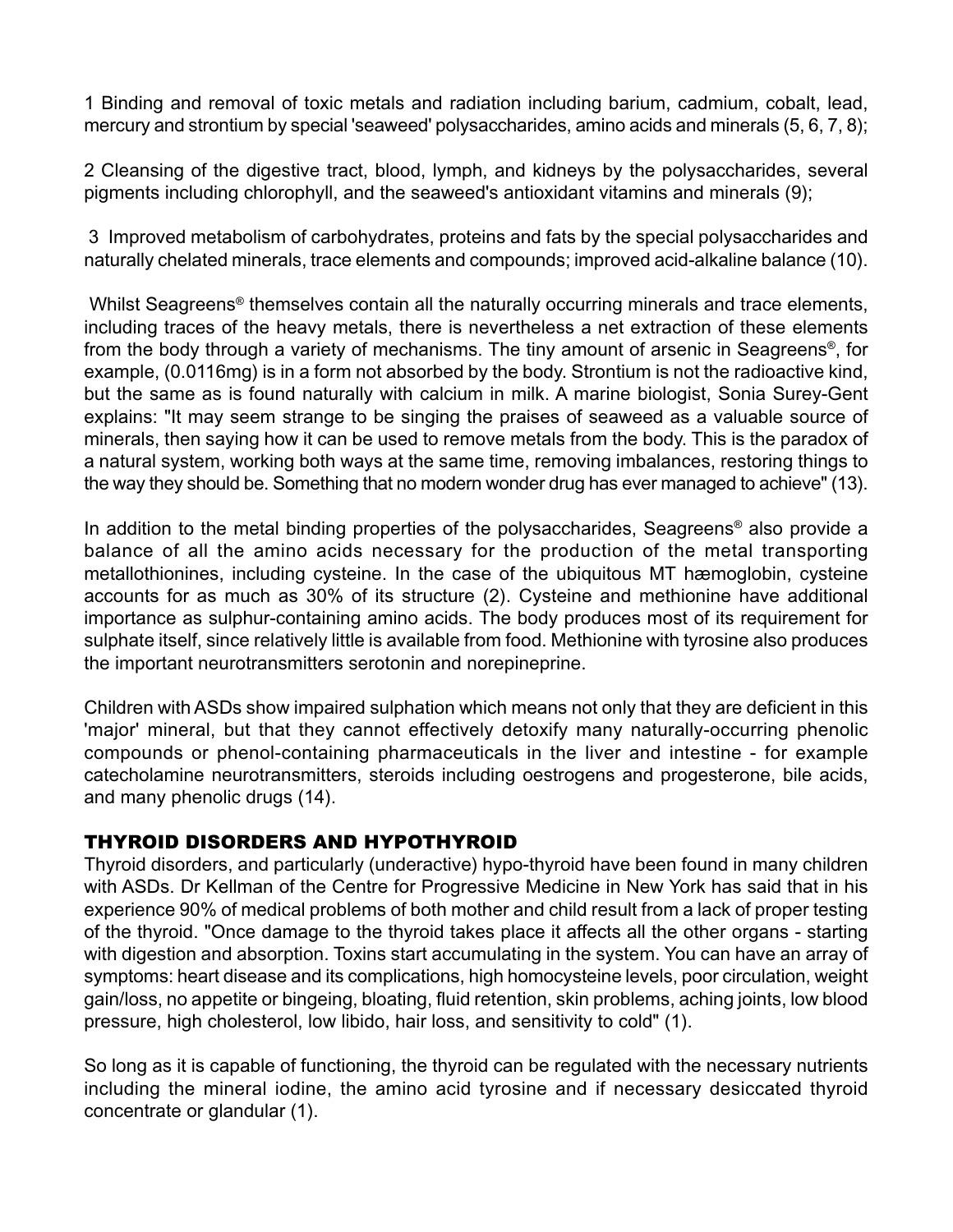Wrack seaweed is the finest natural source of stable, fully chelated iodine (bound to protein) and in Seagreens® Food Capsules a unique blend of arctic wrack varieties has been used to provide an optimum nutritional profile without the excessive iodine found in some other seaweeds like common kelp which can have over twice the proportion of iodine. This is important since the most significant health benefits accrue gradually over many months and even years of daily intake, making a higher iodine intake unsustainable and possibly detrimental (12).

#### DYSFUNCTIONAL DIGESTION AND GUT DYSBIOSIS

 Dr Campbell-McBride (Autism File issue 9) described the gut wall with its microbial flora as 'the right hand' of the immune system, so that "if the bacterial layer is damaged or worse than that, abnormal, then your immune system is trying to function with its right hand chopped off". All the published literature on ASDs suggests that abnormal bacterial colonization of the gut occurs and a very recent joint US-UK study which investigated the flora in 200 American children with ASDs, revealed unusual patterns of overgrowth of Clostridia species and Candida albicans (14).

Seagreens®' remarkable nutritional profile may prove to be a considerable aid to compromised digestion and metabolism. Their mucilagenous polysaccharides have a healing effect on damaged intestinal villi (16, 17). They combat acidosis particularly from poorly digested carbohydrate and protein, being by far the most alkalizing of all natural foods: over 75 times moreso than apples (10). Their overall contribution is to help the body cleanse, rebalance and regulate itself and maintain homeostasis.

Japanese scientists have isolated a definite anti-ulcer substance in seaweed which has antimicrobial activity against a long list of human disease-causing bacteria includingE.coli, Pseudomonas æruginosa, Salmonella, Staphylococcus, Aspergillus, Fusarium and Shigella (20).

 "Any blood type O who suffers from ulcers or wants to prevent them, should use wrack seaweed because it will make the ulcer-causing bacteria, H. pylori, slide off the stomach lining" (19).

The therapeutic use of heparin has produced clinical remission in the majority of patients with inflammatory bowel disorder and special polysaccharides in the wrack seaweeds have been shown to share many of the properties and modes of action of heparin. One of the mechanisms involved is the restoration of the fibroblast growth factor activity that stimulates repair of the epithelium. Another is their mucosal protective properties. Since gastrointestinal inflammation can cause the protective mucosal layer of glycosalminoglycans to alter, these polysaccharides are useful because they can be absorbed across the GI mucosa (18).

#### COMPROMISED IMMUNITY AND CANDIDA

ASDs can make children more susceptible to allergies and poor at eradicating viral, fungal, bacterial and parasitic pathogens, with increases in gram-negative bacteria, parasites and candida. Seagreens® complex sulphated polysaccharides stimulate lymphocyte and interferon production and the immune enhancing T- and B-cells, inhibiting viral pathogenesis. Researchers in 2000, showed that the special polysaccharides in seaweed support the body's specific immune response to Herpes Simplex and Herpes Zoster viruses, helping to reduce or prevent the occurrence and severity of outbreaks. There is anecdotal evidence of marked improvement in cases of Epstein Barr and Candida. Two US patents were filed for clinical efficacy in the treatment of Herpes I & II.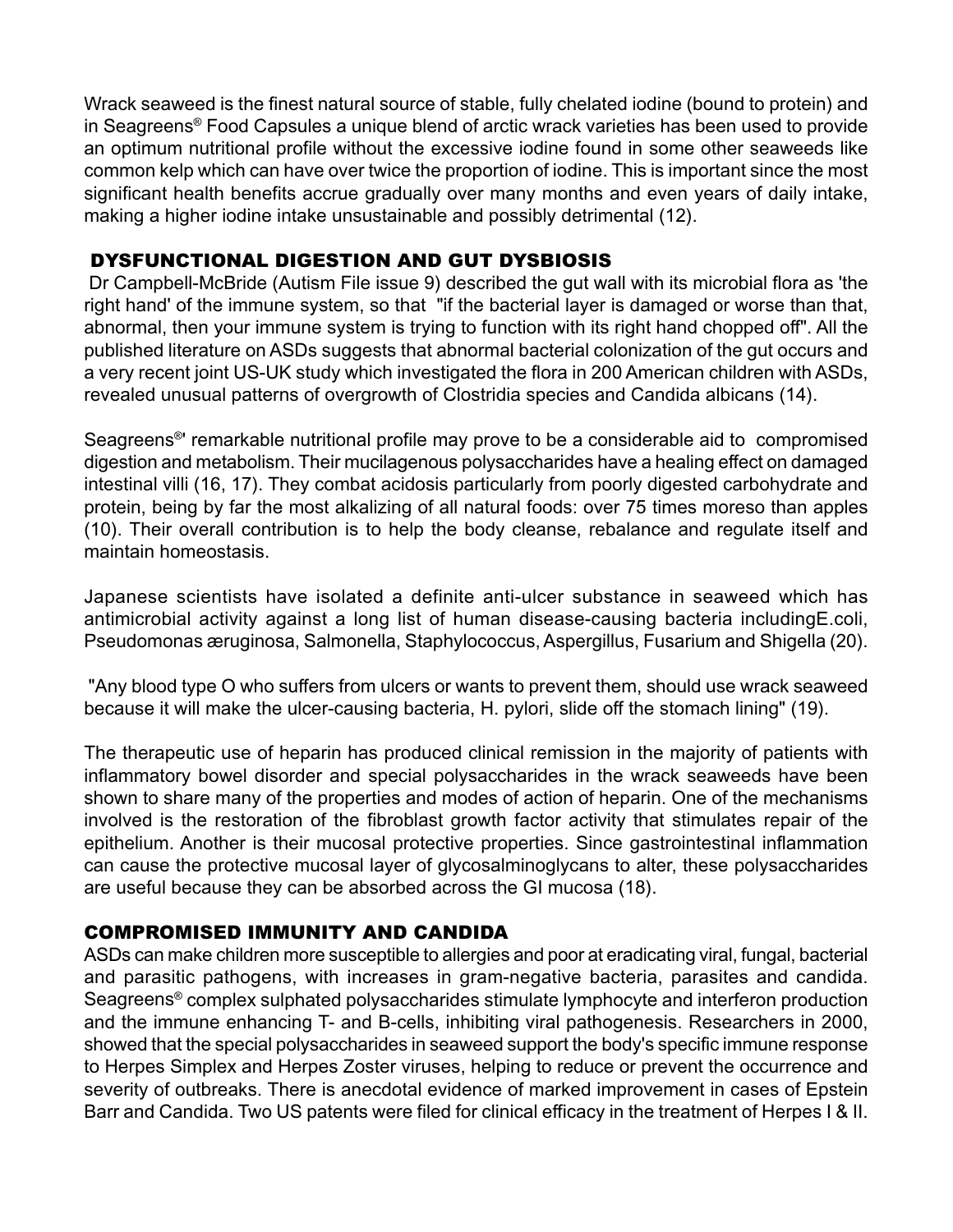A useful inhibitory effect against AIDS virus infection can be expected from the special polysaccharides in wrack seaweed (15), which in Seagreens® make up approximately half of the total carbohydrate content of 600mg/g.

 "Seaweeds have exceptional value in the treatment of candida overgrowth. They contain selenium and (all the) other minerals necessary for rebuilding immunity; furthermore the rich iodine content is used by enzymes in the body to produce iodine-charged free radicals which deactivate yeasts. Before the advent of anti-fungal drugs, iodine was the standard medical treatment for yeasts. When candidiasis is complicated with tumours or cancers, then seaweed is of additional benefit. Salt should normally be restricted during candida overgrowth" (16).

Though they come from the ocean, Seagreens® are very low in sodium, having only 3.5% against 40% in salt and even 13-15% in the new artificial 'low-sodium' salts.

 Russian research completed in 1993 at the Technical Medical Centre of Vladivostok concluded that wrack seaweed should be recommended to improve the function of the immune system.

#### DISTURBED FATTY ACID METABOLISM AND ELECTROLYTE BALANCE

Among ASDs an overproduction of cytokines produced by the cells of the immune system has been observed. Cytokines can behave either as immune system regulators, or if themselves unregulated, they can induce pain, fever, inflmmation and metabolic dysfunction (21). The production and bioactivity of cytokines are modulated by various compounds derived from essential fatty acids (EFAs).

Whilst the EFAs in Seagreens<sup>®</sup> alone may not provide an adequate supplementary level to help regulate cytokine production (see The Autism File, issue 6, p9), research has shown that the special polysaccharides in wrack seaweed reduce high blood sugar and triglyceride levels, and activate enzymes involved in the beta-oxidation of fatty acids which had beneficial effects in the prevention and treatment of hyperlipidemia (22).

Arctic wrack has been found to reduce cholesterol in eggs and its comprehensive mineral content to have a balancing effect on blood and cellular plasma. In Japanese research with wrack seaweed the polysaccharides demonstrated an anticoagulant activity similar to the anticoagulant drug heparin. One assumption is that these polysaccharides clear the blood of fatty substances in the same way as heparin. If heparin is injected after a fatty meal, it accelerates the disappearance of visible fats, reducing the level of bad LDL cholesterol and raising that of the good HDL type. Japanese researchers showed wakame to suppress the re-absorption of cholesterol in the liver and intestine, and hijiki (both closely related to Seagreens®) to lower serum cholesterol and improve fat metabolism (23).

# SKIN, CIRCULATION AND FREE RADICALS

Many Seagreens® consumers of both sexes and all ages report improved skin condition particularly where the skin was previously dry and peeling. The verification of such anecdotal evidence is borne out by the long use of wrack seaweed in horses where it is widely known to improve the bloom of coat and the condition of hooves. For similar reasons it has been used for many years by mink farmers.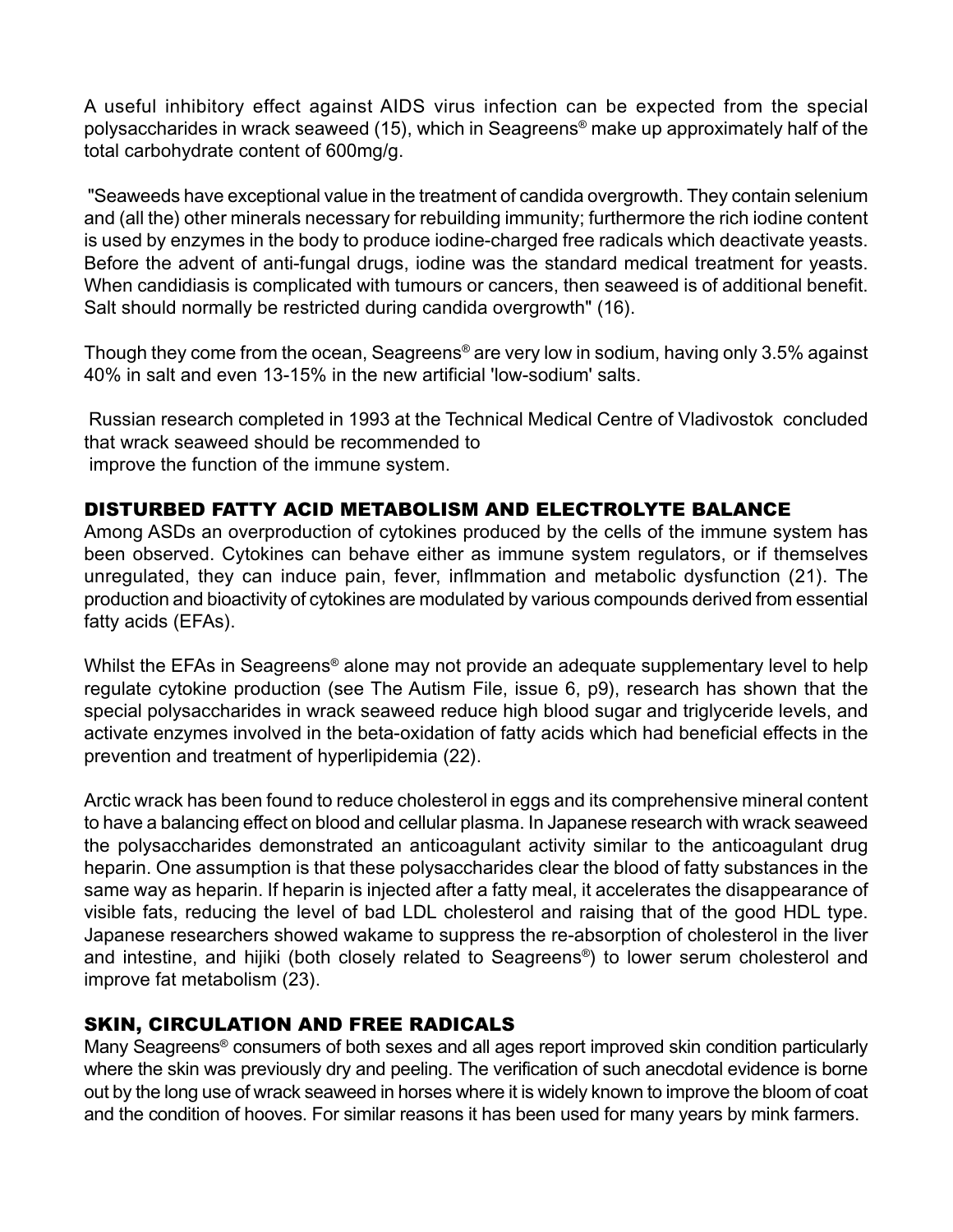Research on wild wrack (fucus in un-controlled trials, University of Pavia, Italy, 1998/99) showed increased blood flow to the epidermis in over 80% of female trial subjects. Seagreens® wrack is rich in fucose especially the Fucus vesiculosis component of Seagreens® Food Capsules.

Children with ASDs exhibit excessive levels of free radical damage. Seagreens® contain all the antioxidant vitamins and minerals.

We do hope you will want to be associated with this study group and look forward to receiving your completed questionnaires.

# INFORMATION AND PRODUCTS

Seagreens Limited is Europe's only ocean-to-table seaweed producer Certified to Soil Association Organic Standards, approved by the British Vegan and Vegetarian Societies, the British Society for Mercury Free Dentistry, and the Coeliac Society.

#### For further information or to purchase Seagreens® products contact: Sole USA Distributor / > Lenhardt Matz Managing Director, Sea-Health Imports Limited, PO Drawer 1384 Avon, CT. Tel:413.789.2871 Fax: 413.786.2480 Email: Info@sea-health.com Retail website: www.sea-health.com

#### REFERENCES

- 1 W. S. Langford, A Comprehensive Guide to Managing Autism, The Autism File Supplement, 2001.
- 2 J. Tommey, The Autism File, Issue 9, 2002.
- 3 American Psyhiatric Association, May 2001.
- 4 J. Levenson, Menace in the Mouth?, What Doctors Don't Tell You Ltd, London, 2000
- 5 Y. Tanaka et al., The Binding of Lead by a Pectic Polyelectrolyte, Environmental Research 14:128-140, 1977.
- 6 S. C. Skoryna, Y. Tanaka et al., Prevention of Gastrointestinal Absorption of Excessive Trace Elements Intake, Trace Substances in Environmental Health VI, Symposium, (D. D. Hemphill, Ed.), University of Missouri, Columbia, 1973.
- 7 Y. Tanaka et al., Studies on Inhibition of Intestinal Absorption of Radioactive Strontium, Canadian Medical Association Journal 99:169-75, 1968.
- 8 S. C. Skoryna et al., Studies on Inhibition of Intestinal Absorption of Radioactive Strontium, Canadian Medical Association Journal 91:285-88, 1964.
- 9 P. Pitchford, Healing with Whole Foods, Revised Edition, North Atlantic Books, 1993.
- 10 H. Aihara, Acid and Alkaline, Ohsawa Macrobiotic Foundation,1986.
- 11 A. Kirchin, Ingredients, Health & Nutrition 2, 26-29, 1998.
- 12 World Health Organization, Trace elements in human nutrition and health, Macmilla/Ceuterick, 1996.
- 13 S. Surey-Gent, G. Morris, Seaweed, A User's Guide, WhittetBooks, 1987.
- 14 Medical Research Council, Review of Autism Research, 36-37, December 2001.
- 15 K. Katsuraya, N. Ikushima, N. Takahashi, T. Shoji, H. Nakashima, N. Yamamoto, T. Yoshida, T. Uryu, Synthesis of Sulfated Alkyl Malto- and Laminara-Oligosaccharides With Potent Inhibitory Effects on AIDS Virus Infection, PMID:8062289, UI:94340624, Biophysiological Research Community, November 16; 188(3):1169-1175,1992.
- 16 P. Pitchford, Healing with Whole Foods, Revised Edition, North Atlantic Books, 36, 1993.
- 17 I. Yamamoto et al., Antitumour Effect of Seaweeds, Japanese Journal of Experimental Medicine 44:543-46, 1974.